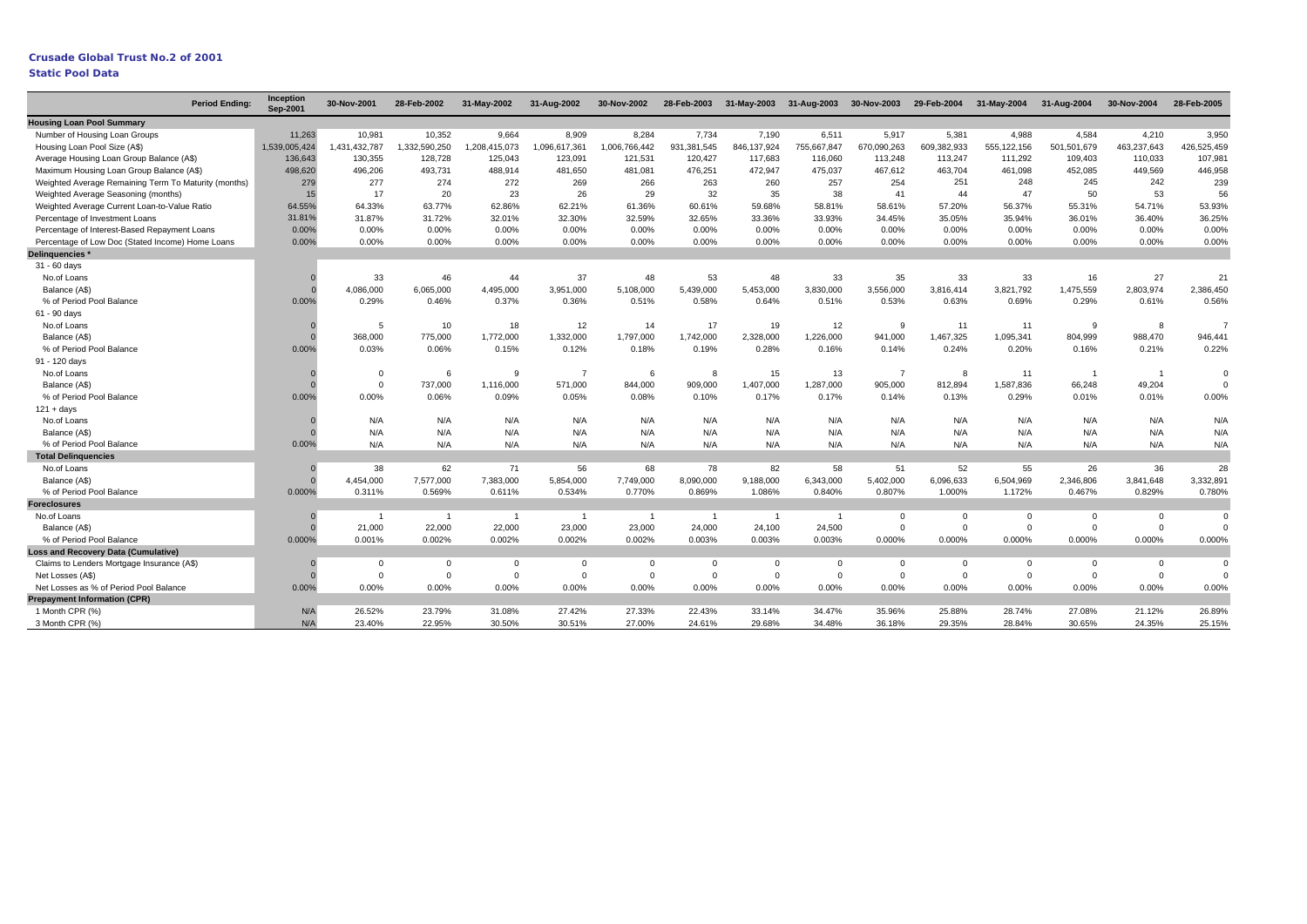|                                                                      | <b>Period Endina:</b> | Inception<br>Sep-2001 | 30-Nov-2001 | 28-Feb-2002 | 31-May-2002 | 31-Aug-2002 | 30-Nov-2002 | 28-Feb-2003 | 31-May-2003 |        | 31-Aug-2003 30-Nov-2003 29-Feb-2004 |        | 31-May-2004 | 31-Aug-2004 | 30-Nov-2004 | 28-Feb-2005 |
|----------------------------------------------------------------------|-----------------------|-----------------------|-------------|-------------|-------------|-------------|-------------|-------------|-------------|--------|-------------------------------------|--------|-------------|-------------|-------------|-------------|
| Profile by Current Loan-To-Value Ratio (% of Period Pool<br>Balance) |                       |                       |             |             |             |             |             |             |             |        |                                     |        |             |             |             |             |
| 00.01% - 30.00%                                                      |                       | 6.23%                 | 6.10%       | 6.17%       | 6.60%       | 6.96%       | 7.24%       | 7.62%       | 7.70%       | 8.06%  | 8.58%                               | 9.11%  | 9.76%       | 10.38%      | 10.83%      | 11.38%      |
| 30.01% - 35.00%                                                      |                       | 3.32%                 | 3.26%       | 3.21%       | 3.10%       | 3.15%       | 3.14%       | 3.17%       | 3.45%       | 3.73%  | 3.71%                               | 4.07%  | 4.32%       | 4.68%       | 5.01%       | 5.62%       |
| 35.01% - 40.00%                                                      |                       | 3.54%                 | 3.59%       | 3.55%       | 4.21%       | 4.29%       | 4.42%       | 4.46%       | 5.02%       | 5.04%  | 5.68%                               | 5.80%  | 6.02%       | 6.60%       | 6.49%       | 6.35%       |
| 40.01% - 45.00%                                                      |                       | 4.79%                 | 4.95%       | 5.06%       | 4.94%       | 5.11%       | 5.16%       | 5.34%       | 5.49%       | 5.59%  | 5.68%                               | 5.63%  | 5.91%       | 6.46%       | 6.84%       | 7.21%       |
| 45.01% - 50.00%                                                      |                       | 5.47%                 | 5.56%       | 5.41%       | 5.50%       | 5.84%       | 6.21%       | 6.66%       | 6.87%       | 7.29%  | 7.66%                               | 7.92%  | 8.37%       | 8.40%       | 8.90%       | 9.19%       |
| 50.01% - 55.00%                                                      |                       | 5.78%                 | 6.37%       | 6.47%       | 6.92%       | 7.36%       | 7.34%       | 7.71%       | 8.28%       | 8.50%  | 8.50%                               | 8.84%  | 8.77%       | 8.96%       | 8.58%       | 8.24%       |
| 55.01% - 60.00%                                                      |                       | 7.21%                 | 7.39%       | 7.61%       | 7.39%       | 7.62%       | 7.83%       | 7.64%       | 8.19%       | 8.62%  | 8.57%                               | 8.19%  | 8.33%       | 8.50%       | 8.68%       | 8.92%       |
| 60.01% - 65.00%                                                      |                       | 6.87%                 | 7.28%       | 7.21%       | 7.87%       | 7.99%       | 8.20%       | 8.95%       | 8.67%       | 9.24%  | 9.59%                               | 9.82%  | 9.88%       | 9.97%       | 10.12%      | 10.29%      |
| 65.01% - 70.00%                                                      |                       | 8.57%                 | 8.96%       | 9.27%       | 9.51%       | 9.75%       | 10.47%      | 10.46%      | 10.58%      | 10.37% | 10.66%                              | 11.31% | 11.34%      | 10.98%      | 10.77%      | 10.82%      |
| 70.01% - 75.00%                                                      |                       | 9.43%                 | 9.97%       | 10.31%      | 11.43%      | 11.78%      | 12.36%      | 12.89%      | 13.40%      | 14.63% | 13.97%                              | 13.78% | 13.28%      | 12.59%      | 11.90%      | 10.92%      |
| 75.01% - 80.00%                                                      |                       | 19.28%                | 17.84%      | 17.20%      | 15.21%      | 14.17%      | 12.99%      | 11.88%      | 10.67%      | 8.80%  | 8.19%                               | 7.17%  | 6.75%       | 6.34%       | 6.49%       | 6.31%       |
| 80.01% - 85.00%                                                      |                       | 4.98%                 | 5.52%       | 6.05%       | 6.47%       | 6.98%       | 7.24%       | 7.28%       | 7.07%       | 6.36%  | 6.30%                               | 6.25%  | 5.69%       | 5.08%       | 4.59%       | 4.12%       |
| 85.01% - 90.00%                                                      |                       | 10.14%                | 9.90%       | 10.05%      | 9.54%       | 8.31%       | 7.05%       | 5.68%       | 4.54%       | 3.72%  | 2.89%                               | 2.06%  | 1.55%       | 1.06%       | 0.80%       | 0.63%       |
| 90.01% - 95.00%                                                      |                       | 4.40%                 | 3.30%       | 2.42%       | 1.32%       | 0.70%       | 0.34%       | 0.25%       | 0.08%       | 0.06%  | 0.03%                               | 0.03%  | 0.03%       | 0.00%       | 0.00%       | 0.00%       |
| 95.01% - 100.00%                                                     |                       | 0.00%                 | 0.01%       | 0.00%       | 0.00%       | 0.00%       | 0.00%       | 0.00%       | 0.00%       | 0.00%  | 0.00%                               | 0.00%  | 0.00%       | 0.00%       | 0.00%       | 0.00%       |
| Profile by Loan Product (% of Period Pool Balance)                   |                       |                       |             |             |             |             |             |             |             |        |                                     |        |             |             |             |             |
| 1 Year Fixed                                                         |                       | 11.22%                | 7.04%       | 3.86%       | 0.48%       | 0.58%       | 0.43%       | 0.41%       | 0.19%       | 0.13%  | 0.27%                               | 0.33%  | 0.53%       | 0.57%       | 0.59%       | 0.48%       |
| 2 Year Fixed                                                         |                       | 2.61%                 | 2.61%       | 2.83%       | 2.77%       | 2.29%       | 2.08%       | 1.80%       | 2.04%       | 2.13%  | 2.45%                               | 2.16%  | 1.48%       | 1.23%       | 1.21%       | 1.27%       |
| 3 Year Fixed                                                         |                       | 6.37%                 | 6.59%       | 6.84%       | 7.54%       | 8.27%       | 8.35%       | 8.48%       | 8.02%       | 7.23%  | 5.50%                               | 5.18%  | 4.69%       | 4.89%       | 5.06%       | 5.18%       |
| 4 Year Fixed                                                         |                       | 0.35%                 | 0.39%       | 0.41%       | 0.40%       | 0.44%       | 0.46%       | 0.47%       | 0.48%       | 0.51%  | 0.63%                               | 0.70%  | 0.67%       | 0.60%       | 0.54%       | 0.49%       |
| 5 Year Fixed                                                         |                       | 5.19%                 | 5.33%       | 5.44%       | 5.89%       | 6.20%       | 6.21%       | 6.19%       | 6.21%       | 6.19%  | 6.66%                               | 7.03%  | 7.33%       | 7.61%       | 7.74%       | 7.93%       |
| Basic Home Loan/STG Essential Home Loan/GAHL                         |                       | 16.54%                | 17.32%      | 18.95%      | 20.27%      | 20.66%      | 21.26%      | 21.76%      | 22.01%      | 22.19% | 22.41%                              | 23.19% | 23.27%      | 23.24%      | 23.21%      | 23.31%      |
| <b>Standard Variable</b>                                             |                       | 0.00%                 | 27.34%      | 34.84%      | 37.43%      | 35.31%      | 34.18%      | 33.50%      | 32.31%      | 31.28% | 30.16%                              | 28.90% | 28.55%      | 27.63%      | 26.79%      | 26.02%      |
| Other Variable                                                       |                       | 57.72%                | 33.40%      | 26.83%      | 25.22%      | 26.24%      | 27.03%      | 27.39%      | 28.75%      | 30.35% | 31.92%                              | 32.52% | 33.48%      | 34.24%      | 34.85%      | 35.32%      |
| Profile by Loan Rate (% of Period Pool Balance)                      |                       |                       |             |             |             |             |             |             |             |        |                                     |        |             |             |             |             |
| 4.01% - 4.50%                                                        |                       | 0.00%                 | 0.00%       | 0.42%       | 0.00%       | 0.00%       | 0.00%       | 0.00%       | 0.00%       | 0.00%  | 0.00%                               | 0.00%  | 0.00%       | 0.00%       | 0.00%       | 0.00%       |
| 4.51% - 5.00%                                                        |                       | 0.08%                 | 12.54%      | 4.63%       | 0.04%       | 0.00%       | 0.00%       | 0.00%       | 0.00%       | 0.00%  | 0.00%                               | 0.00%  | 0.00%       | 0.00%       | 0.00%       | 0.00%       |
| 5.01% - 5.50%                                                        |                       | 12.68%                | 3.41%       | 4.10%       | 0.06%       | 0.01%       | 0.01%       | 0.02%       | 0.02%       | 0.02%  | 0.02%                               | 0.00%  | $0.00\%$    | 0.00%       | 0.00%       | 0.00%       |
| 5.51% - 6.00%                                                        |                       | 16.97%                | 22.69%      | 40.71%      | 24.42%      | 7.21%       | 8.34%       | 9.18%       | 9.76%       | 10.64% | 1.94%                               | 1.36%  | 1.14%       | 1.16%       | 1.19%       | 0.54%       |
| $6.01\% - 6.50\%$                                                    |                       | 18.45%                | 45.03%      | 36.04%      | 61.38%      | 42.98%      | 43.40%      | 43.56%      | 44.71%      | 45.99% | 31.81%                              | 13.31% | 13.02%      | 13.37%      | 13.41%      | 14.32%      |
| 6.51% - 7.00%                                                        |                       | 39.79%                | 4.67%       | 2.70%       | 3.12%       | 39.24%      | 38.20%      | 37.57%      | 36.59%      | 35.56% | 60.65%                              | 51.37% | 52.04%      | 52.56%      | 53.45%      | 54.20%      |
| 7.01% - 7.50%                                                        |                       | 2.08%                 | 1.59%       | 1.43%       | 1.01%       | 0.95%       | 0.91%       | 0.79%       | 0.76%       | 0.77%  | 0.82%                               | 29.79% | 29.51%      | 28.61%      | 27.76%      | 27.03%      |
| 7.51% - 8.00%                                                        |                       | 9.48%                 | 9.61%       | 9.53%       | 9.54%       | 9.17%       | 8.71%       | 8.46%       | 7.84%       | 6.73%  | 4.45%                               | 3.85%  | 3.97%       | 3.98%       | 3.90%       | 3.71%       |
| 8.01% - 8.50%                                                        |                       | 0.45%                 | 0.45%       | 0.43%       | 0.43%       | 0.44%       | 0.43%       | 0.44%       | 0.32%       | 0.29%  | 0.32%                               | 0.33%  | 0.32%       | 0.32%       | 0.29%       | 0.21%       |
| 8.51% - 9.00%                                                        |                       | 0.02%                 | 0.01%       | 0.01%       | 0.00%       | 0.00%       | 0.00%       | 0.00%       | 0.00%       | 0.00%  | 0.00%                               | 0.00%  | 0.00%       | 0.00%       | 0.00%       | 0.00%       |
| $9.01\% - 9.50\%$                                                    |                       | 0.00%                 | 0.00%       | 0.00%       | 0.00%       | 0.00%       | 0.00%       | 0.00%       | 0.00%       | 0.00%  | 0.00%                               | 0.00%  | 0.00%       | 0.00%       | 0.00%       | 0.00%       |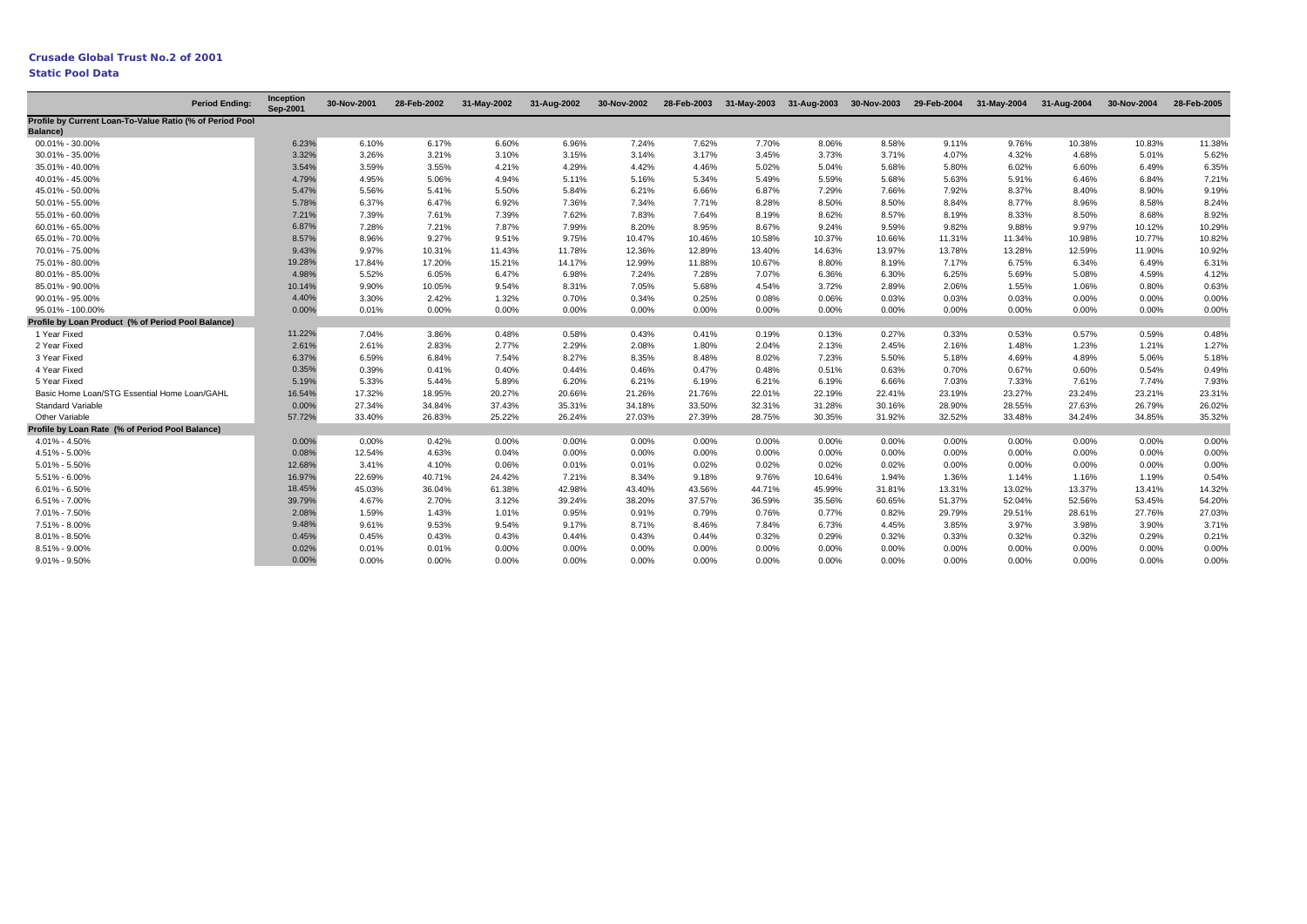|                                                                                                                                                                                     | <b>Period Ending:</b> | Inception<br>Sep-2001 | 30-Nov-2001 | 28-Feb-2002 | 31-May-2002 | 31-Aug-2002 | 30-Nov-2002 | 28-Feb-2003 | 31-May-2003 | 31-Aug-2003 | 30-Nov-2003 | 29-Feb-2004 | 31-May-2004 | 31-Aug-2004 | 30-Nov-2004 | 28-Feb-2005 |
|-------------------------------------------------------------------------------------------------------------------------------------------------------------------------------------|-----------------------|-----------------------|-------------|-------------|-------------|-------------|-------------|-------------|-------------|-------------|-------------|-------------|-------------|-------------|-------------|-------------|
| Profile by Geographic Distribution (% of Period Pool<br><b>Security Property Valuation)</b>                                                                                         |                       |                       |             |             |             |             |             |             |             |             |             |             |             |             |             |             |
| <b>Australian Capital Territory</b>                                                                                                                                                 |                       | 1.52%                 | 1.50%       | 1.46%       | 1.43%       | 1.49%       | 1.48%       | 1.57%       | 1.58%       | 1.53%       | 1.49%       | 1.50%       | 1.42%       | 1.41%       | 1.43%       | 1.42%       |
| New South Wales                                                                                                                                                                     |                       | 91.02%                | 91.17%      | 91.38%      | 91.41%      | 91.37%      | 91.47%      | 91.57%      | 91.59%      | 91.87%      | 91.99%      | 91.87%      | 91.99%      | 92.23%      | 92.40%      | 92.36%      |
| Victoria                                                                                                                                                                            |                       | 3.31%                 | 3.26%       | 3.11%       | 3.07%       | 3.13%       | 3.11%       | 2.97%       | 3.08%       | 3.13%       | 3.12%       | 3.16%       | 3.09%       | 3.04%       | 2.93%       | 2.90%       |
| Queensland                                                                                                                                                                          |                       | 2.31%                 | 2.28%       | 2.27%       | 2.29%       | 2.31%       | 2.29%       | 2.26%       | 2.15%       | 1.99%       | 1.90%       | 1.90%       | 1.89%       | 1.79%       | 1.80%       | 1.81%       |
| South Australia                                                                                                                                                                     |                       | 0.75%                 | 0.73%       | 0.73%       | 0.74%       | 0.65%       | 0.62%       | 0.61%       | 0.59%       | 0.51%       | 0.51%       | 0.55%       | 0.54%       | 0.43%       | 0.44%       | 0.44%       |
| Western Australia                                                                                                                                                                   |                       | 1.08%                 | 1.06%       | 1.05%       | 1.05%       | 1.05%       | 1.03%       | 1.01%       | 1.01%       | 0.98%       | 0.98%       | 1.02%       | 1.06%       | 1.10%       | 1.00%       | 1.07%       |
| Northern Territory                                                                                                                                                                  |                       | 0.00%                 | $0.00\%$    | 0.00%       | 0.00%       | 0.00%       | 0.00%       | 0.00%       | 0.00%       | 0.00%       | 0.00%       | 0.00%       | 0.00%       | 0.00%       | 0.00%       | 0.00%       |
| Tasmania                                                                                                                                                                            |                       | 0.00%                 | 0.00%       | 0.00%       | 0.00%       | 0.00%       | 0.00%       | 0.00%       | 0.00%       | 0.00%       | 0.00%       | 0.00%       | 0.00%       | 0.00%       | 0.00%       | 0.00%       |
| * Banding of loans of 121+ days delinguency commenced<br>from January 2006. Pre-January 2006, break-up of<br>delinguent loans between 91-120 days and 121+ days is not<br>available |                       |                       |             |             |             |             |             |             |             |             |             |             |             |             |             |             |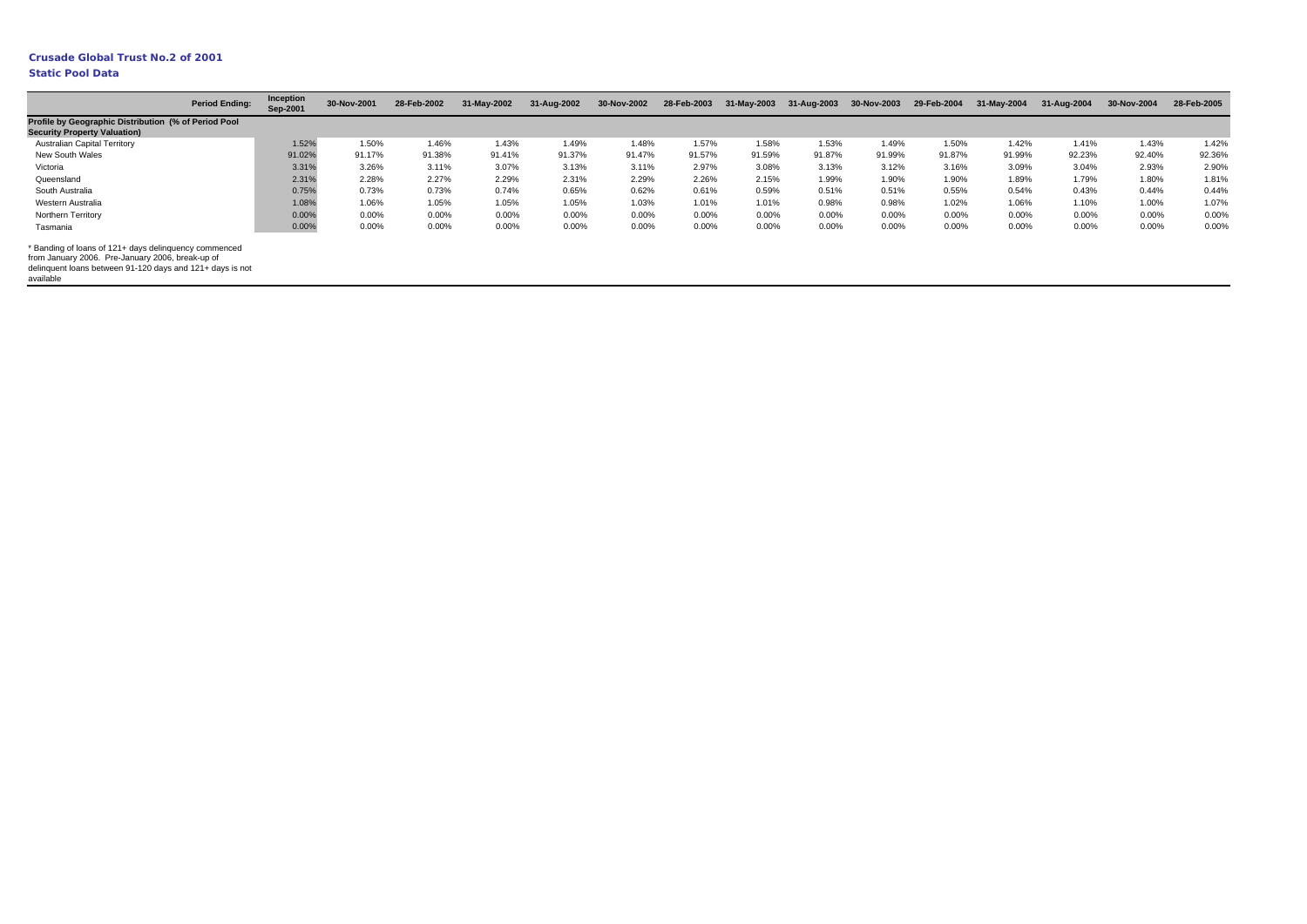Period Ending: 31-May-2005 31-Aug-2005 30-Nov-2005 28-Feb-2006 31-May-2006 31-Aug-2006 30-Nov-2006 28-Feb-2007 31-May-2007 31-Aug-2007 30-Nov-2007 29-Feb-2008 31-May-2008 **Housing Loan Pool Summary** Number of Housing Loan Groups Housing Loan Pool Size (A\$) Average Housing Loan Group Balance (A\$) Maximum Housing Loan Group Balance (A\$) Weighted Average Remaining Term To Maturity (months) Weighted Average Seasoning (months) Weighted Average Current Loan-to-Value Ratio Percentage of Investment Loans Percentage of Interest-Based Repayment Loans Percentage of Low Doc (Stated Income) Home Loans **Delinquencies \*** 31 - 60 days No.of Loans Balance (A\$) % of Period Pool Balance61 - 90 days No.of Loans Balance (A\$) % of Period Pool Balance91 - 120 days No.of Loans Balance (A\$) % of Period Pool Balance $121 + days$ No.of LoansBalance (A\$) % of Period Pool Balance**Total Delinquencies** No.of Loans Balance (A\$) % of Period Pool Balance**Foreclosures** No.of LoansBalance (A\$) % of Period Pool Balance **Loss and Recovery Data (Cumulative)** Claims to Lenders Mortgage Insurance (A\$) Net Losses (A\$) Net Losses as % of Period Pool Balance**Prepayment Information (CPR)** 1 Month CPR (%) 3 Month CPR (%) 3,666 3,406 3,179 2,992 2,822 2,632 2,465 2,320 2,188 2,049 1,925 1,821 1,719 389,225,343 357,368,983 328,018,745 303,889,347 283,440,495 260,243,655 241,899,116 224,160,004 206,437,541 191,433,369 177,466,190 166,660,609 154,688,634 106,172 104,923 103,183 101,567 100,440 98,877 98,134 96,621 94,350 93,428 92,190 91,521 89,988 444,262 441,645 438,984 436,277 433,298 430,722 428,165 425,634 422,665 419,902 417,287 414,762 412,378 237 234 231 228 225 222 219 217 214 211 208 206 20358 61 64 67 70 73 76 79 82 85 88 91 9453.24% 52.64% 51.89% 51.11% 50.43% 49.90% 49.39% 48.91% 48.20% 47.74% 47.10% 46.71% 46.22%37.05% 37.24% 37.43% 37.86% 38.13% 38.60% 38.99% 39.52% 39.62% 40.49% 41.03% 40.76% 40.71%0.00% 0.00% 0.00% 0.00% 0.00% 0.00% 0.00% 0.00% 0.00% 0.00% 0.00% 0.00% 0.00%0.00% 0.00% 0.00% 0.00% 0.00% 0.00% 0.00% 0.00% 0.00% 0.00% 0.00% 0.00% 0.00%18 12 16 15 16 9 9 11 8 4 6 7 62,308,114 1,321,478 2,254,655 1,943,266 1,634,214 1,172,448 1,104,120 848,720 721,584 471,942 770,253 742,034 810,747 0.59% 0.37% 0.69% 0.64% 0.58% 0.45% 0.46% 0.38% 0.35% 0.25% 0.43% 0.45% 0.52%7 4 6 5 5 3 1 2 3 1 0 1 1 842,386 362,500 417,264 568,821 857,133 412,100 125,951 182,276 355,717 139,213 0 245,616 122,692 0.22% 0.10% 0.13% 0.19% 0.30% 0.16% 0.05% 0.08% 0.17% 0.07% 0.00% 0.15% 0.08%0 3 3 3 2 2 0 2 0 1 0 0 0 0 200,950 366,425 145,450 267,525 46,300 0 147,947 0 115,599 0 0 0 0.00% 0.06% 0.11% 0.05% 0.09% 0.02% 0.00% 0.07% 0.00% 0.06% 0.00% 0.00% 0.00%N/A N/A N/A 5 2 3 2 1 1 1 1 0 1N/A N/A N/A 487,029 352,875 397,010 391,611 83,711 42,439 43,311 44,227 0 251,394 N/A N/A N/A 0.16% 0.12% 0.15% 0.16% 0.04% 0.02% 0.02% 0.02% 0.00% 0.16%25 19 25 28 25 17 12 16 12 7 7 8 83,150,500 1,884,928 3,038,344 3,144,566 3,111,748 2,027,858 1,621,682 1,262,654 1,119,739 770,066 814,480 987,649 1,184,834 0.809% 0.527% 0.926% 1.035% 1.098% 0.779% 0.670% 0.563% 0.542% 0.402% 0.459% 0.593% 0.766%0 0 0 0 1 1 1 0 0 0 0 0 0 0 0 0 0 116,000 247,000 97,000 0 0 0 0 0 0.000% 0.000% 0.000% 0.000% 0.000% 0.045% 0.102% 0.043% 0.000% 0.000% 0.000% 0.000% 0.000%0 0 0 0 0 000 0 000 00 0 0 0 0 000 0 000 00.00% 0.00% 0.00% 0.00% 0.00% 0.00% 0.00% 0.00% 0.00% 0.00% 0.00% 0.00% 0.00%29.37% 26.15% 23.11% 19.52% 23.31% 25.68% 20.49% 22.87% 24.07% 21.66% 22.81% 17.90% 20.04%

27.64% 25.89% 25.84% 22.86% 20.45% 25.52% 21.66% 22.54% 24.04% 21.95% 21.97% 17.80% 21.50%

40.71%

0.00%

 $\mathbf 0$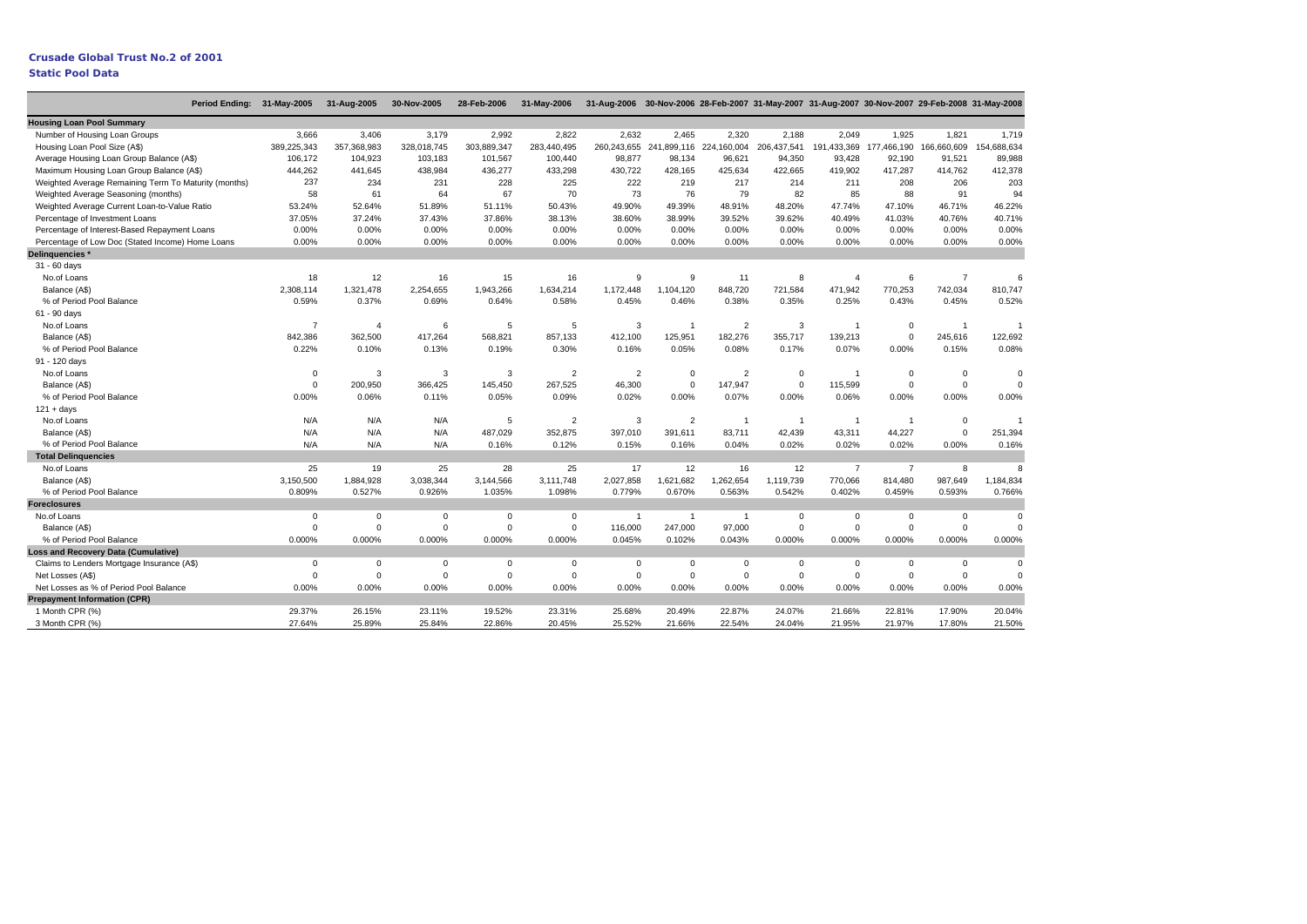|                                                                              | Period Ending: 31-May-2005 |        | 31-Aug-2005 | 30-Nov-2005 | 28-Feb-2006 | 31-May-2006 | 31-Aug-2006 30-Nov-2006 28-Feb-2007 31-May-2007 31-Aug-2007 30-Nov-2007 29-Feb-2008 31-May-2008 |        |        |          |        |        |          |        |
|------------------------------------------------------------------------------|----------------------------|--------|-------------|-------------|-------------|-------------|-------------------------------------------------------------------------------------------------|--------|--------|----------|--------|--------|----------|--------|
| Profile by Current Loan-To-Value Ratio (% of Period Pool<br><b>Balance</b> ) |                            |        |             |             |             |             |                                                                                                 |        |        |          |        |        |          |        |
| 00.01% - 30.00%                                                              |                            | 12.05% | 12.88%      | 14.12%      | 14.73%      | 15.09%      | 15.67%                                                                                          | 16.60% | 16.65% | 17.69%   | 17.81% | 18.75% | 19.40%   | 20.07% |
| 30.01% - 35.00%                                                              |                            | 5.56%  | 5.41%       | 5.45%       | 6.13%       | 6.69%       | 7.37%                                                                                           | 7.15%  | 7.79%  | 7.63%    | 7.47%  | 7.47%  | 7.63%    | 7.86%  |
| 35.01% - 40.00%                                                              |                            | 6.98%  | 7.28%       | 7.42%       | 7.28%       | 8.07%       | 7.28%                                                                                           | 6.41%  | 6.44%  | 7.26%    | 7.98%  | 8.29%  | 7.81%    | 7.20%  |
| 40.01% - 45.00%                                                              |                            | 7.40%  | 7.30%       | 7.03%       | 7.11%       | 7.15%       | 7.27%                                                                                           | 7.66%  | 8.54%  | 8.04%    | 8.77%  | 8.91%  | 9.27%    | 9.82%  |
| 45.01% - 50.00%                                                              |                            | 8.67%  | 9.14%       | 9.67%       | 9.69%       | 9.04%       | 9.50%                                                                                           | 10.26% | 9.88%  | 10.43%   | 10.01% | 9.62%  | 9.75%    | 10.43% |
| 50.01% - 55.00%                                                              |                            | 9.14%  | 8.86%       | 8.44%       | 8.79%       | 9.66%       | 9.30%                                                                                           | 9.50%  | 9.06%  | 8.70%    | 8.72%  | 9.89%  | 9.42%    | 8.76%  |
| 55.01% - 60.00%                                                              |                            | 9.26%  | 8.86%       | 9.24%       | 9.11%       | 8.38%       | 8.83%                                                                                           | 8.64%  | 9.72%  | 9.52%    | 9.84%  | 10.30% | 10.49%   | 10.68% |
| 60.01% - 65.00%                                                              |                            | 10.07% | 10.44%      | 10.96%      | 11.09%      | 11.45%      | 11.53%                                                                                          | 11.29% | 10.68% | 10.21%   | 10.04% | 8.72%  | 8.89%    | 8.70%  |
| 65.01% - 70.00%                                                              |                            | 9.50%  | 9.83%       | 9.68%       | 9.84%       | 10.00%      | 10.15%                                                                                          | 10.67% | 9.68%  | 10.39%   | 9.57%  | 9.44%  | 9.15%    | 9.13%  |
| 70.01% - 75.00%                                                              |                            | 11.35% | 10.78%      | 9.46%       | 8.63%       | 7.95%       | 7.37%                                                                                           | 6.51%  | 6.69%  | 5.87%    | 6.34%  | 5.82%  | 5.81%    | 5.30%  |
| 75.01% - 80.00%                                                              |                            | 6.16%  | 6.09%       | 5.96%       | 5.70%       | 5.01%       | 4.64%                                                                                           | 4.24%  | 4.26%  | 3.78%    | 3.11%  | 2.51%  | 2.08%    | 2.00%  |
| 80.01% - 85.00%                                                              |                            | 3.60%  | 3.01%       | 2.45%       | 1.81%       | 1.48%       | 1.09%                                                                                           | 1.09%  | 0.61%  | 0.48%    | 0.36%  | 0.27%  | 0.24%    | 0.00%  |
| 85.01% - 90.00%                                                              |                            | 0.28%  | 0.12%       | 0.13%       | 0.08%       | 0.03%       | 0.00%                                                                                           | 0.00%  | 0.00%  | 0.00%    | 0.00%  | 0.00%  | 0.00%    | 0.00%  |
| 90.01% - 95.00%                                                              |                            | 0.00%  | 0.00%       | 0.00%       | 0.00%       | 0.00%       | 0.00%                                                                                           | 0.00%  | 0.00%  | 0.00%    | 0.00%  | 0.00%  | 0.00%    | 0.00%  |
| 95.01% - 100.00%                                                             |                            | 0.00%  | 0.00%       | 0.00%       | 0.00%       | 0.00%       | 0.00%                                                                                           | 0.00%  | 0.00%  | 0.00%    | 0.00%  | 0.00%  | 0.05%    | 0.05%  |
| Profile by Loan Product (% of Period Pool Balance)                           |                            |        |             |             |             |             |                                                                                                 |        |        |          |        |        |          |        |
| 1 Year Fixed                                                                 |                            | 0.50%  | 0.44%       | 0.35%       | 0.33%       | 0.21%       | 0.23%                                                                                           | 0.14%  | 0.32%  | 0.41%    | 0.50%  | 0.44%  | 0.19%    | 0.36%  |
| 2 Year Fixed                                                                 |                            | 1.13%  | 1.14%       | 0.84%       | 0.62%       | 0.56%       | 0.81%                                                                                           | 0.91%  | 0.77%  | 0.76%    | 0.71%  | 0.81%  | 0.78%    | 0.70%  |
| 3 Year Fixed                                                                 |                            | 4.81%  | 5.05%       | 5.27%       | 5.57%       | 5.92%       | 6.61%                                                                                           | 6.24%  | 5.98%  | 5.44%    | 5.31%  | 5.70%  | 4.85%    | 4.51%  |
| 4 Year Fixed                                                                 |                            | 0.41%  | 0.35%       | 0.38%       | 0.34%       | 0.37%       | 0.40%                                                                                           | 0.69%  | 0.70%  | 0.65%    | 0.69%  | 0.52%  | 0.80%    | 0.85%  |
| 5 Year Fixed                                                                 |                            | 7.84%  | 6.59%       | 6.14%       | 5.74%       | 5.06%       | 5.29%                                                                                           | 5.77%  | 6.22%  | 5.66%    | 6.22%  | 6.61%  | 6.95%    | 7.35%  |
| Basic Home Loan/STG Essential Home Loan/GAHL                                 |                            | 23.04% | 23.42%      | 23.50%      | 23.68%      | 23.76%      | 23.76%                                                                                          | 23.96% | 23.91% | 23.17%   | 23.78% | 24.00% | 24.34%   | 24.07% |
| <b>Standard Variable</b>                                                     |                            | 26.16% | 26.33%      | 26.36%      | 26.28%      | 26.09%      | 25.77%                                                                                          | 25.52% | 25.15% | 25.16%   | 24.74% | 23.69% | 23.80%   | 23.56% |
| Other Variable                                                               |                            | 36.10% | 36.67%      | 37.15%      | 37.43%      | 38.02%      | 37.12%                                                                                          | 36.77% | 36.93% | 38.75%   | 38.05% | 38.22% | 38.28%   | 38.60% |
| Profile by Loan Rate (% of Period Pool Balance)                              |                            |        |             |             |             |             |                                                                                                 |        |        |          |        |        |          |        |
| 4.01% - 4.50%                                                                |                            | 0.00%  | 0.00%       | 0.00%       | 0.00%       | 0.00%       | 0.00%                                                                                           | 0.00%  | 0.00%  | $0.00\%$ | 0.00%  | 0.00%  | $0.00\%$ | 0.00%  |
| 4.51% - 5.00%                                                                |                            | 0.00%  | 0.00%       | 0.00%       | 0.00%       | 0.00%       | 0.00%                                                                                           | 0.00%  | 0.00%  | 0.00%    | 0.00%  | 0.00%  | 0.00%    | 0.00%  |
| 5.01% - 5.50%                                                                |                            | 0.00%  | 0.00%       | 0.00%       | 0.00%       | 0.00%       | 0.00%                                                                                           | 0.00%  | 0.00%  | 0.00%    | 0.00%  | 0.00%  | 0.00%    | 0.00%  |
| 5.51% - 6.00%                                                                |                            | 0.29%  | 0.17%       | 0.18%       | 0.20%       | 0.09%       | 0.04%                                                                                           | 0.05%  | 0.05%  | 0.04%    | 0.05%  | 0.05%  | 0.05%    | 0.05%  |
| $6.01\% - 6.50\%$                                                            |                            | 2.39%  | 2.47%       | 2.39%       | 2.40%       | 1.97%       | 1.92%                                                                                           | 1.44%  | 1.48%  | 1.53%    | 1.54%  | 1.56%  | 0.49%    | 0.00%  |
| 6.51% - 7.00%                                                                |                            | 39.80% | 40.77%      | 41.81%      | 42.58%      | 23.28%      | 9.61%                                                                                           | 9.13%  | 8.50%  | 7.16%    | 6.97%  | 6.88%  | 6.93%    | 6.70%  |
| 7.01% - 7.50%                                                                |                            | 54.14% | 54.87%      | 55.03%      | 54.82%      | 48.45%      | 35.84%                                                                                          | 16.88% | 18.37% | 19.58%   | 4.75%  | 4.22%  | 4.02%    | 4.17%  |
| 7.51% - 8.00%                                                                |                            | 3.35%  | 1.72%       | 0.57%       | 0.00%       | 26.21%      | 52.59%                                                                                          | 46.85% | 46.38% | 46.52%   | 36.66% | 18.26% | 1.41%    | 1.55%  |
| 8.01% - 8.50%                                                                |                            | 0.03%  | 0.00%       | $0.00\%$    | 0.00%       | 0.00%       | 0.00%                                                                                           | 25.66% | 25.22% | 25.16%   | 50.02% | 45.34% | 31.09%   | 0.97%  |
| 8.51% - 9.00%                                                                |                            | 0.00%  | 0.00%       | 0.00%       | 0.00%       | 0.00%       | 0.00%                                                                                           | 0.00%  | 0.00%  | 0.00%    | 0.00%  | 23.69% | 32.21%   | 37.70% |
| 9.01% - 9.50%                                                                |                            | 0.00%  | 0.00%       | 0.00%       | 0.00%       | 0.00%       | 0.00%                                                                                           | 0.00%  | 0.00%  | 0.00%    | 0.00%  | 0.00%  | 23.80%   | 48.87% |